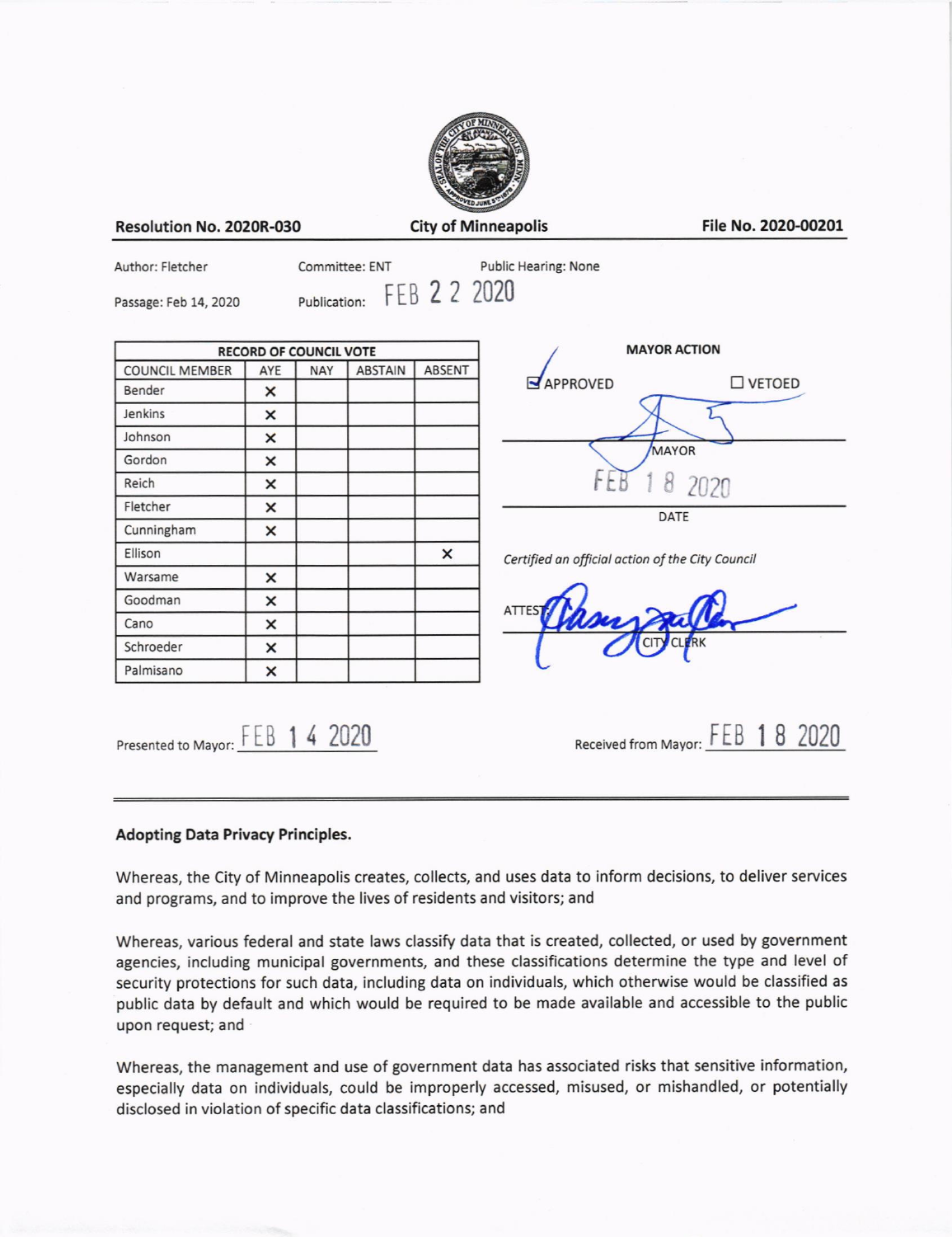Whereas, the City must be thoughtful and consistent in its treatment of the government data entrusted to its care, seeking to balance and uphold the public's right to access government data and the presumption of transparency in government decision-making processes with the need for personal privacy and the protection of data not otherwise classified as public data; and

Whereas, the City desires to ensure that both benefits and risks are identified and evaluated whenever the enterprise is creating, collecting, storing, or using data, and that provisions to address privacy are addressed as and when appropriate; and

Whereas, in the interest of all these responsibilities, the City has enunciated a set of shared values around data privacy to guide decisions about the creation, collection, storage, and use of government data and to frame future decisions and associated actions in the development of a set of policies, procedures, technologies, and processes required to implement these expressed values;

Now, Therefore, Be lt Resolved by The City Council of The city of Minneapolis:

That the following Data Privacy Principles be approved and filed wlth the City Clerk.

# Data Privacv Principles

### We value and prioritize your data privacy.

We recognize that maintaining data privacy is very important and is a priority of City staff. While we are bound by federal and state laws governing data and record retention, we consider risks before collecting, creating, or using data on individuals, such as names, addresses and other contact information, or driver's license numbers. We also consider how pieces of data that are not directly associated with a person might be combined to identify individuals.

### we do not collect data unless there is a reason to do so.

We weigh the risks of creating and collecting data with the potential benefits of using that data. We do not create or collect data on individuals unless there is a reason to do so. Before adopting new technology, services, or processes, we consider the impact on data privacy.

### We do not keep data longer than we need to.

We seek to keep data on individuals only while legally required or needed for a legitimate City purpose.

#### we strive to be transparent about when, why, and how we collect and use data on individuals.

When there are legitimate practical purposes for us to collect or create data on individuals to do the work of the city, we strive to be transparent about the data being collected or generated by our activity, the reason for doing so, who will have access to it, and the planned duration of data storage. When feasible, we inform you if the data we collect from you could or must be made publicly available.